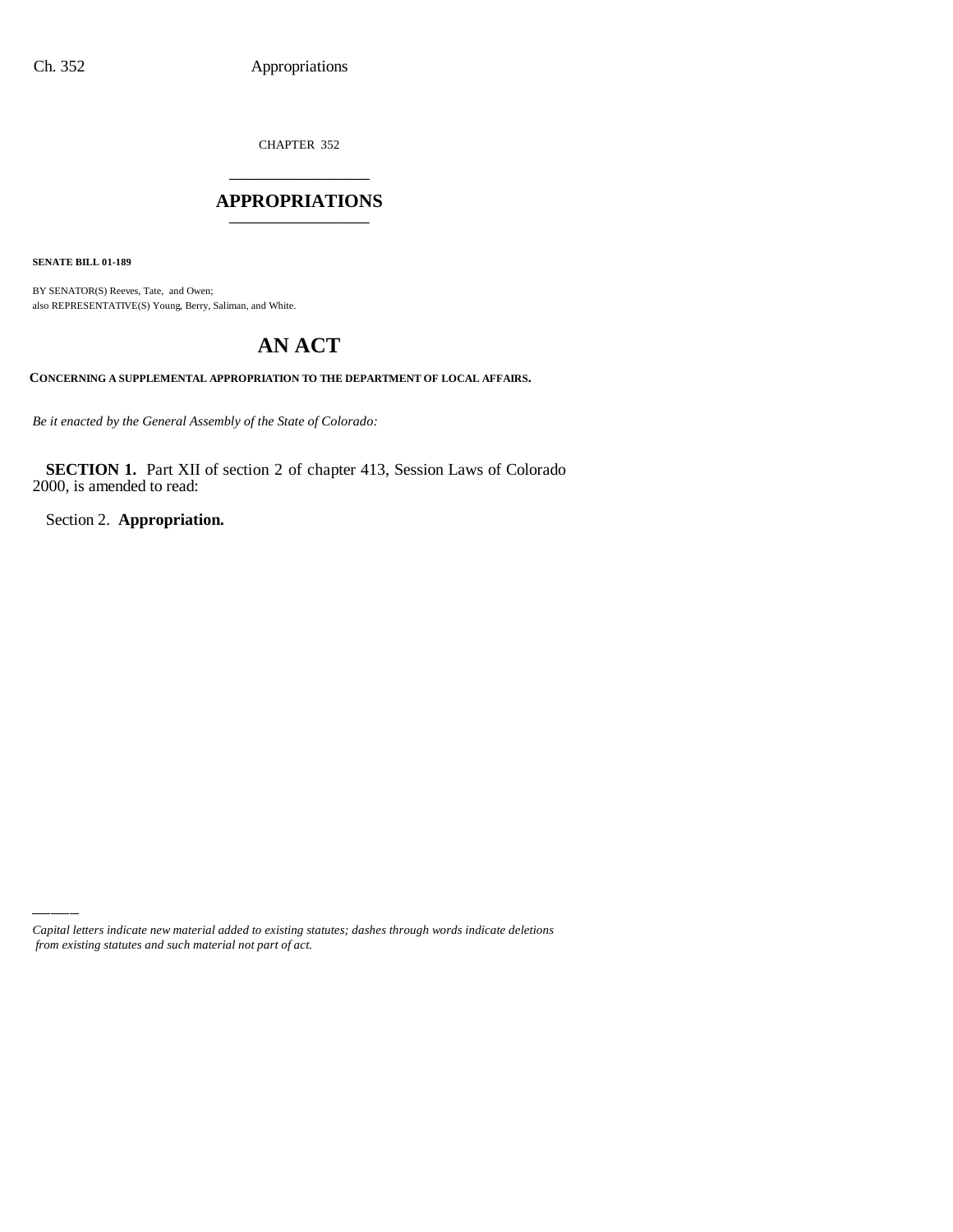|                                 |                 |              | <b>APPROPRIATION FROM</b>          |                |                    |                    |                  |
|---------------------------------|-----------------|--------------|------------------------------------|----------------|--------------------|--------------------|------------------|
|                                 |                 |              |                                    | <b>GENERAL</b> |                    | <b>CASH</b>        |                  |
|                                 | ITEM &          |              | <b>GENERAL</b>                     | <b>FUND</b>    | <b>CASH</b>        | <b>FUNDS</b>       | <b>FEDERAL</b>   |
|                                 | <b>SUBTOTAL</b> | <b>TOTAL</b> | <b>FUND</b>                        | <b>EXEMPT</b>  | <b>FUNDS</b>       | <b>EXEMPT</b>      | <b>FUNDS</b>     |
|                                 | \$<br>\$        |              | \$                                 | \$             | \$                 | \$                 | \$               |
|                                 |                 |              | <b>PART XII</b>                    |                |                    |                    |                  |
|                                 |                 |              | <b>DEPARTMENT OF LOCAL AFFAIRS</b> |                |                    |                    |                  |
| (1) EXECUTIVE DIRECTOR'S OFFICE |                 |              |                                    |                |                    |                    |                  |
| <b>Personal Services</b>        | 936,199         |              | 509,958                            |                |                    | $426,241(T)^a$     |                  |
|                                 |                 |              | $(8.0$ FTE)                        |                |                    | $(6.0$ FTE)        |                  |
| Health, Life, and Dental        | 374,180         |              | 262,036                            |                | $9,626^b$          | 14.987c            | 87,531           |
| Short-term Disability           | 4,070           |              | 3,328                              |                | 76 <sup>b</sup>    | 186 <sup>c</sup>   | 480              |
| Salary Survey and Senior        |                 |              |                                    |                |                    |                    |                  |
| <b>Executive Service</b>        | 403,998         |              | 300,926                            |                | $6,398^{\rm b}$    | $14,038^{\circ}$   | 82,636           |
| Anniversary Increases           | 120,509         |              | 78,041                             |                | $6,744^b$          | 4.697c             | 31,027           |
| Workers' Compensation           | 25,333          |              | 23,813                             |                | 506 <sup>b</sup>   | 1.014 <sup>c</sup> |                  |
| <b>Operating Expenses</b>       | 150,041         |              | 136,947                            |                | $2,332^b$          | $2,765(T)^{d}$     | <del>7,997</del> |
|                                 | 157,600         |              | 144,211                            |                |                    |                    | 8,292            |
| Legal Services for 2,765        |                 |              |                                    |                |                    |                    |                  |
| hours                           | 154,315         |              | 123,172                            |                | 4,004 <sup>b</sup> | $23,482^{\circ}$   | 3,657            |
| Purchase of Services from       |                 |              |                                    |                |                    |                    |                  |
| Computer Center                 | 5,918           |              | 5,583                              |                |                    | $335^{\circ}$      |                  |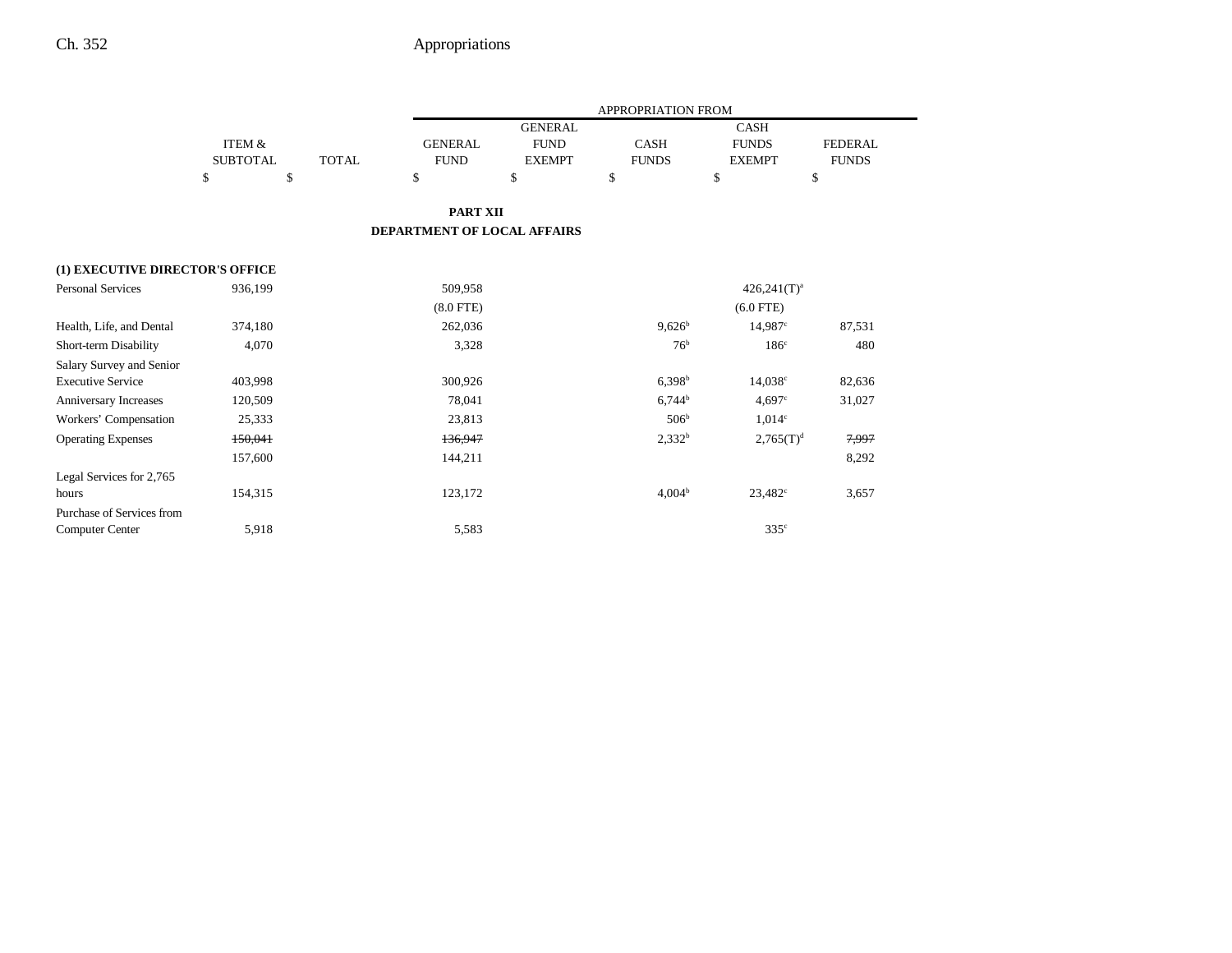| Payment to Risk               |         |           |         |                      |                       |        |
|-------------------------------|---------|-----------|---------|----------------------|-----------------------|--------|
| Management and Property       |         |           |         |                      |                       |        |
| Funds                         | 68,780  |           | 61,901  |                      | $6,879$ <sup>c</sup>  |        |
| Vehicle Lease Payments        | 143,468 |           | 143,468 |                      |                       |        |
| <b>Information Technology</b> |         |           |         |                      |                       |        |
| <b>Asset Maintenance</b>      | 97,679  |           | 57,929  | 3,600 <sup>b</sup>   | $11,400^{\circ}$      | 24,750 |
| <b>Leased Space</b>           | 83,261  |           | 61,441  |                      | $2,589(T)^e$          | 19,231 |
| Capitol Complex Leased        |         |           |         |                      |                       |        |
| Space                         | 355,351 |           | 283,720 | $3,682$ <sup>f</sup> | $16,210(T)^{g}$       | 51,739 |
| Moffat Tunnel Improvement     |         |           |         |                      |                       |        |
| District <sup>154</sup>       | 81,000  |           |         | 21,000 <sup>h</sup>  | $60,000$ <sup>i</sup> |        |
|                               |         | 3,004,102 |         |                      |                       |        |
|                               |         | 3,011,661 |         |                      |                       |        |

<sup>a</sup> This amount shall be from indirect cost recoveries.

<sup>b</sup> These amounts shall be from various sources of cash funds.

c These amounts shall be from various sources of cash funds exempt.

d Of this amount, \$2,000 shall be from state agency user charges for the Automated Mapping System and \$765 shall be from the Local Government Severance Tax Fund, which is transferred from the Local Government Mineral and Energy Impact Grants and Disbursements line item.

e Of this amount, \$1,726 shall be from the Local Government Severance Tax Fund created in Section 39-29-110, C.R.S., and \$863 shall be from the Local Government Mineral Impact Fund created in Section 34-63-102, C.R.S. These amounts are transferred from the Local Government Mineral and Energy Impact Grants and Disbursements line item.

f Of this amount, \$1,227 shall be from the Nonresidential Structure Regulation Fund created in Section 24-32-1905, C.R.S., and \$2,455 shall be from the Colorado Water Resources and Power Development Authority pursuant to Section 37-95-107.6, C.R.S.

g Of this amount, \$10,173 shall be from the Local Government Severance Tax Fund, \$5,087 shall be from the Local Government Mineral Impact Fund, and \$950 shall be from Limited Gaming Funds appropriated to the Department of Revenue. The Severance Tax and Mineral Impact amounts are transferred from the Local Government Mineral and Energy Impact Grants and Disbursements line item.

h This amount shall be from the Moffat Tunnel Cash Fund pursuant to Section 32-8-126, C.R.S.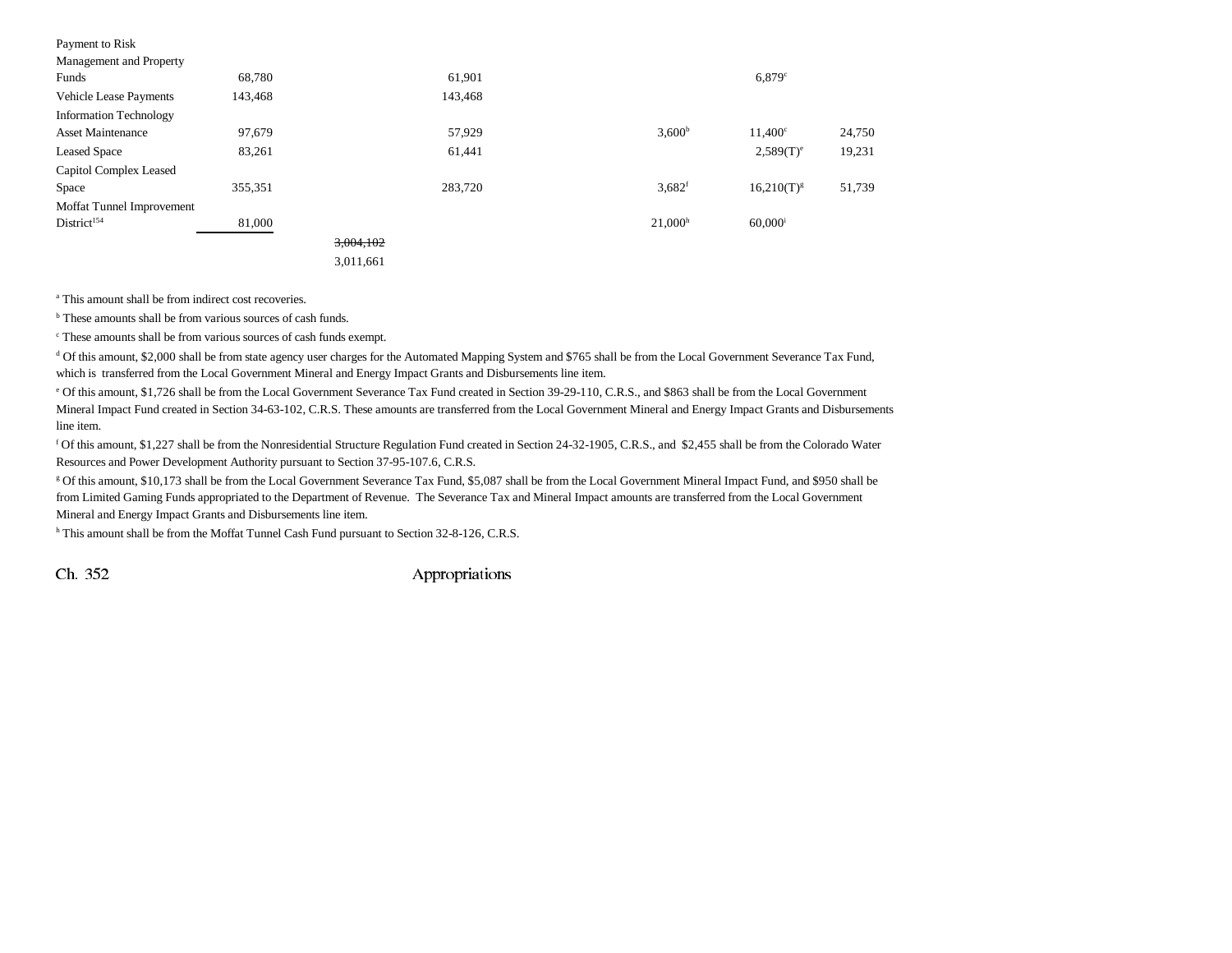|                 |              |                | APPROPRIATION FROM |              |               |              |  |  |
|-----------------|--------------|----------------|--------------------|--------------|---------------|--------------|--|--|
|                 |              |                | <b>GENERAL</b>     |              | <b>CASH</b>   |              |  |  |
| ITEM &          |              | <b>GENERAL</b> | <b>FUND</b>        | <b>CASH</b>  | <b>FUNDS</b>  | FEDERAL      |  |  |
| <b>SUBTOTAL</b> | <b>TOTAL</b> | <b>FUND</b>    | <b>EXEMPT</b>      | <b>FUNDS</b> | <b>EXEMPT</b> | <b>FUNDS</b> |  |  |
|                 |              |                |                    |              |               |              |  |  |
|                 |              |                |                    |              |               |              |  |  |

<sup>i</sup> This amount shall be from reserves in the Moffat Tunnel Cash Fund pursuant to Section 32-8-126, C.R.S.

#### **(2) PROPERTY TAXATION**

| <b>Board of Assessment</b>  |           |              |                  |         |
|-----------------------------|-----------|--------------|------------------|---------|
| Appeals                     | 589,837   | 589,837      |                  |         |
|                             |           | $(16.0$ FTE) |                  |         |
| Property Taxation           | 2,459,232 | 2,459,232    |                  |         |
|                             | 2,460,797 | 2,460,797    |                  |         |
|                             |           | $(40.0$ FTE) |                  |         |
| Property Tax Advisory       |           |              |                  |         |
| Committee                   | 2,423     | 2,423        |                  |         |
| State Board of Equalization | 16,091    | 16,091       |                  |         |
|                             |           | 3,067,583    |                  |         |
|                             |           | 3,069,148    |                  |         |
| (3) COMMUNITY DEVELOPMENT   |           |              |                  |         |
| (A) Division of Housing     |           |              |                  |         |
| (1) Administration          |           |              |                  |         |
| Personal Services           | 1,496,974 | 924,202      | $15,572^{\rm a}$ | 557,200 |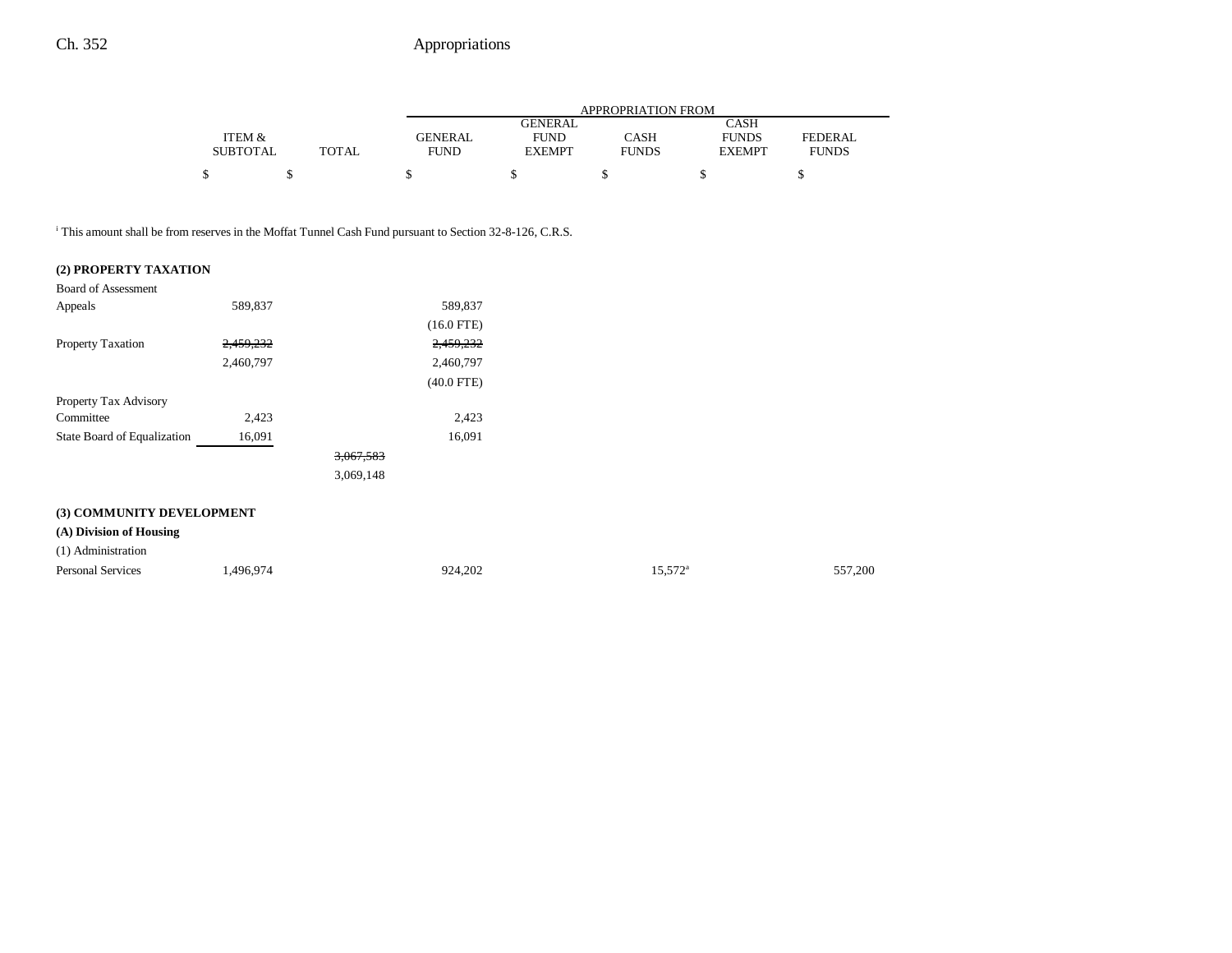|                                 |                    | $(15.0$ FTE) | $(0.5$ FTE $)$   | (10.9 FTE)             |
|---------------------------------|--------------------|--------------|------------------|------------------------|
| <b>Operating Expenses</b>       | <del>139,832</del> | 31,832       |                  | 108,000                |
|                                 | 141,025            | 32,633       |                  | 108,392                |
| <b>Housing Seminars</b>         | 12,695             |              | $12,695^{\rm b}$ |                        |
| <b>Indirect Cost Assessment</b> | 119,589            |              | $11,062^{\circ}$ | $108.527$ <sup>d</sup> |
|                                 | 1,769,090          |              |                  |                        |
|                                 | 1.770.283          |              |                  |                        |

<sup>a</sup> This amount shall be from the Manufactured Home Fund pursuant to Section 6-1-603, C.R.S.

<sup>b</sup> This amount shall be from fees paid by seminar participants.

c This amount shall be from the Nonresidential Structure Regulation Fund pursuant to Section 24-32-1905, C.R.S.

<sup>d</sup> This amount shall be from U.S. Department of Housing and Urban Development housing program funds that are transferred from the Federal Affordable Housing Grants and Loans line item and the Low Income Rental Subsidies line item.

| (2) Manufactured Buildings Inspection |        |                       |
|---------------------------------------|--------|-----------------------|
| <b>Factory Built Commercial</b>       |        |                       |
| <b>Buildings Inspection</b>           | 91.219 | $91.219$ <sup>a</sup> |
|                                       |        | $(1.0$ FTE)           |

a This amount shall be from the Nonresidential Structure Regulation Fund pursuant to Section 24-32-1905, C.R.S.

| (3) Affordable Housing Development   |           |  |  |  |  |  |
|--------------------------------------|-----------|--|--|--|--|--|
| Colorado Affordable                  |           |  |  |  |  |  |
| <b>Housing Construction</b>          |           |  |  |  |  |  |
| Grants and Loans <sup>155, 156</sup> | 2.600,000 |  |  |  |  |  |

 $2,600,000$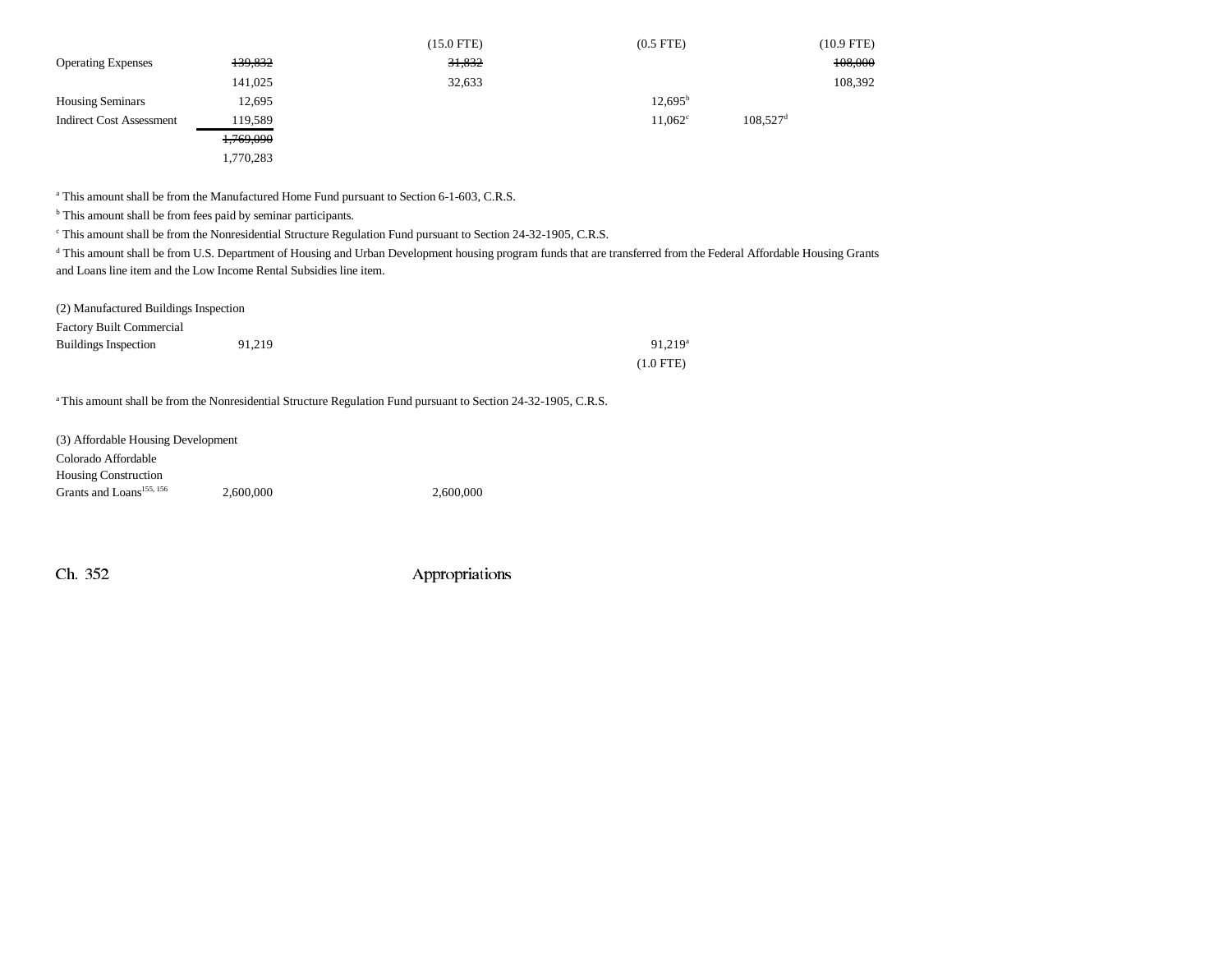|                                                              |                                      |              |                               |                                                | <b>APPROPRIATION FROM</b>   |                                              |                                |
|--------------------------------------------------------------|--------------------------------------|--------------|-------------------------------|------------------------------------------------|-----------------------------|----------------------------------------------|--------------------------------|
|                                                              | <b>ITEM &amp;</b><br><b>SUBTOTAL</b> | <b>TOTAL</b> | <b>GENERAL</b><br><b>FUND</b> | <b>GENERAL</b><br><b>FUND</b><br><b>EXEMPT</b> | <b>CASH</b><br><b>FUNDS</b> | <b>CASH</b><br><b>FUNDS</b><br><b>EXEMPT</b> | <b>FEDERAL</b><br><b>FUNDS</b> |
|                                                              | \$                                   | \$           | \$                            | \$                                             | \$                          | \$                                           | $\mathbb{S}$                   |
|                                                              |                                      |              |                               |                                                |                             |                                              |                                |
| Federal Affordable Housing<br><b>Construction Grants and</b> |                                      |              |                               |                                                |                             |                                              |                                |
| Loans                                                        | 10,919,218                           |              |                               |                                                |                             |                                              | 10,919,218                     |
| <b>Emergency Shelter Program</b>                             | 905,000                              |              |                               |                                                |                             |                                              | 905,000                        |
| Private Activity Bond                                        |                                      |              | 2,850                         |                                                |                             |                                              |                                |
| <b>Allocation Committee</b>                                  | 2,850                                |              |                               |                                                |                             |                                              |                                |
|                                                              | 14,427,068                           |              |                               |                                                |                             |                                              |                                |
| (4) Rental Assistance                                        |                                      |              |                               |                                                |                             |                                              |                                |
| Low Income Rental                                            |                                      |              |                               |                                                |                             |                                              |                                |
| <b>Subsidies</b>                                             | 6,500,000                            |              |                               |                                                |                             |                                              | 6,500,000                      |
|                                                              |                                      |              |                               |                                                |                             |                                              |                                |
|                                                              |                                      | 22,787,377   |                               |                                                |                             |                                              |                                |
|                                                              |                                      | 22,788,570   |                               |                                                |                             |                                              |                                |
|                                                              |                                      |              |                               |                                                |                             |                                              |                                |
| (B) Division of Local Government                             |                                      |              |                               |                                                |                             |                                              |                                |
| (1) Local Government and Community Services                  |                                      |              |                               |                                                |                             |                                              |                                |
| (a) Administration                                           |                                      |              |                               |                                                |                             |                                              |                                |
| <b>Personal Services</b>                                     | 1,704,274                            |              | 1,298,547                     |                                                | 14,744 <sup>a</sup>         |                                              | $3,950(T)^{b}$<br>387,033      |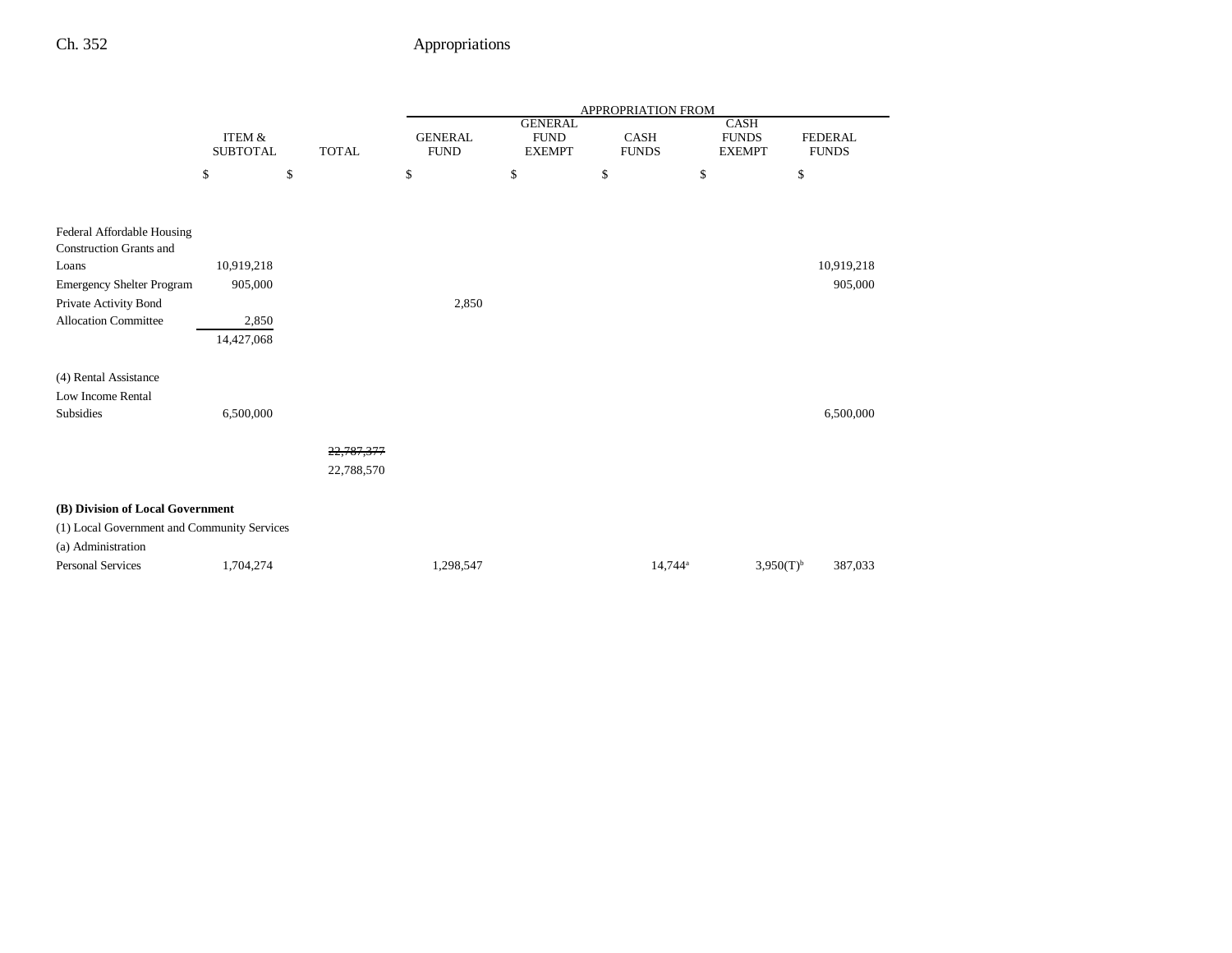|                           |                    | $(19.8$ FTE) | $(0.4$ FTE $)$ | $(8.3$ FTE $)$ |
|---------------------------|--------------------|--------------|----------------|----------------|
| <b>Operating Expenses</b> | <del>119,669</del> | 73,466       |                | 46,203         |
|                           | 121,091            | 74,782       |                | 46,309         |
|                           | 1,823,943          |              |                |                |
|                           | 1,825,365          |              |                |                |

<sup>a</sup> This amount shall be from charges to non-state agencies for use of the Automated Mapping System.

<sup>b</sup> This amount shall be from state agency user charges for the Automated Mapping System.

| (b) Local Government Services    |            |                      |                           |
|----------------------------------|------------|----------------------|---------------------------|
| <b>Local Utility Management</b>  |            |                      |                           |
| Assistance                       | 117,688    | $117,688^{\rm a}$    |                           |
|                                  |            | $(2.0$ FTE $)$       |                           |
| <b>Conservation Trust Fund</b>   |            |                      |                           |
| <b>Disbursements</b>             | 42,000,000 |                      | $42,000,000$ <sup>b</sup> |
| <b>Local Government Training</b> |            |                      |                           |
| <b>Seminars</b>                  | 35,540     | $35,540^{\circ}$     |                           |
| Non-rated Public Securities      |            |                      |                           |
| Program                          | 9,724      | $6,000$ <sup>d</sup> | $3,724^e$                 |
|                                  | 42,162,952 |                      |                           |

a This amount shall be from the Colorado Water Resources and Power Development Authority pursuant to Section 37-95-107.6, C.R.S.

<sup>b</sup> This amount shall be from the State Lottery Fund pursuant to Section 33-60-104(1)(a), C.R.S.

c This amount shall be from fees paid by seminar participants.

d This amount shall be from the Nonrated Public Securities Cash Fund pursuant to Section 11-58-106, C.R.S.

e This amount shall be from reserves in the Nonrated Public Securities Cash Fund pursuant to Section 11-58-106, C.R.S.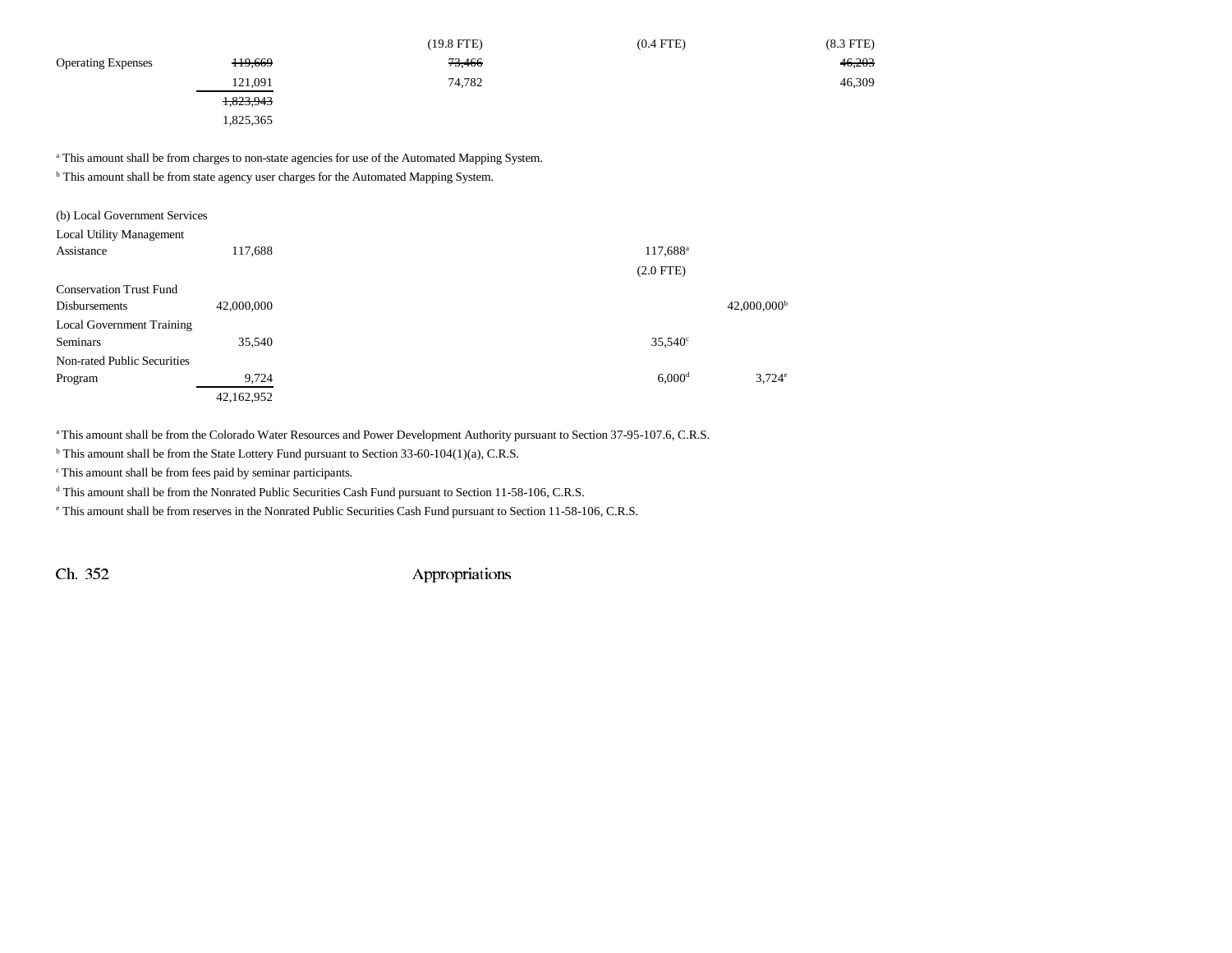|                                    |                           |              | <b>APPROPRIATION FROM</b>     |                                                |                             |                                              |                                |
|------------------------------------|---------------------------|--------------|-------------------------------|------------------------------------------------|-----------------------------|----------------------------------------------|--------------------------------|
|                                    | ITEM &<br><b>SUBTOTAL</b> | <b>TOTAL</b> | <b>GENERAL</b><br><b>FUND</b> | <b>GENERAL</b><br><b>FUND</b><br><b>EXEMPT</b> | <b>CASH</b><br><b>FUNDS</b> | <b>CASH</b><br><b>FUNDS</b><br><b>EXEMPT</b> | <b>FEDERAL</b><br><b>FUNDS</b> |
|                                    | \$                        | \$           | \$                            | \$                                             | \$                          | \$                                           | \$                             |
| (c) Community Services             |                           |              |                               |                                                |                             |                                              |                                |
| <b>Youth Crime Prevention and</b>  |                           |              |                               |                                                |                             |                                              |                                |
| Positive Intervention              |                           |              |                               |                                                |                             |                                              |                                |
| Program Grants <sup>157, 158</sup> | 7,671,000                 |              | 7,671,000                     |                                                |                             |                                              |                                |
|                                    |                           |              | $(3.0$ FTE $)$                |                                                |                             |                                              |                                |
| <b>Youth Mentoring Services</b>    |                           |              |                               |                                                |                             |                                              |                                |
| Cash Fund                          | 1,200,000                 |              | 1,200,000                     |                                                |                             |                                              |                                |
| <b>Youth Mentoring Program</b>     | 1,415,946                 |              |                               |                                                |                             | 1.415.946                                    |                                |
| Build a Generation Program         |                           |              |                               |                                                |                             |                                              |                                |
| Grants                             | 429,000                   |              | 429,000                       |                                                |                             |                                              |                                |
| <b>Community Services Block</b>    |                           |              |                               |                                                |                             |                                              |                                |
| Grant <sup>159</sup>               | 4,550,835                 |              |                               |                                                |                             |                                              | 4,550,835                      |
| U.S. Department of                 |                           |              |                               |                                                |                             |                                              |                                |
| <b>Education Service Programs</b>  | 992,744                   |              |                               |                                                |                             |                                              | 992,744                        |
|                                    | 16,259,525                |              |                               |                                                |                             |                                              |                                |
|                                    | 4,979,835                 |              |                               |                                                |                             |                                              |                                |

a This amount shall be from reserves in the Youth Mentoring Services Cash Fund pursuant to Section 24-32-2805(6), C.R.S.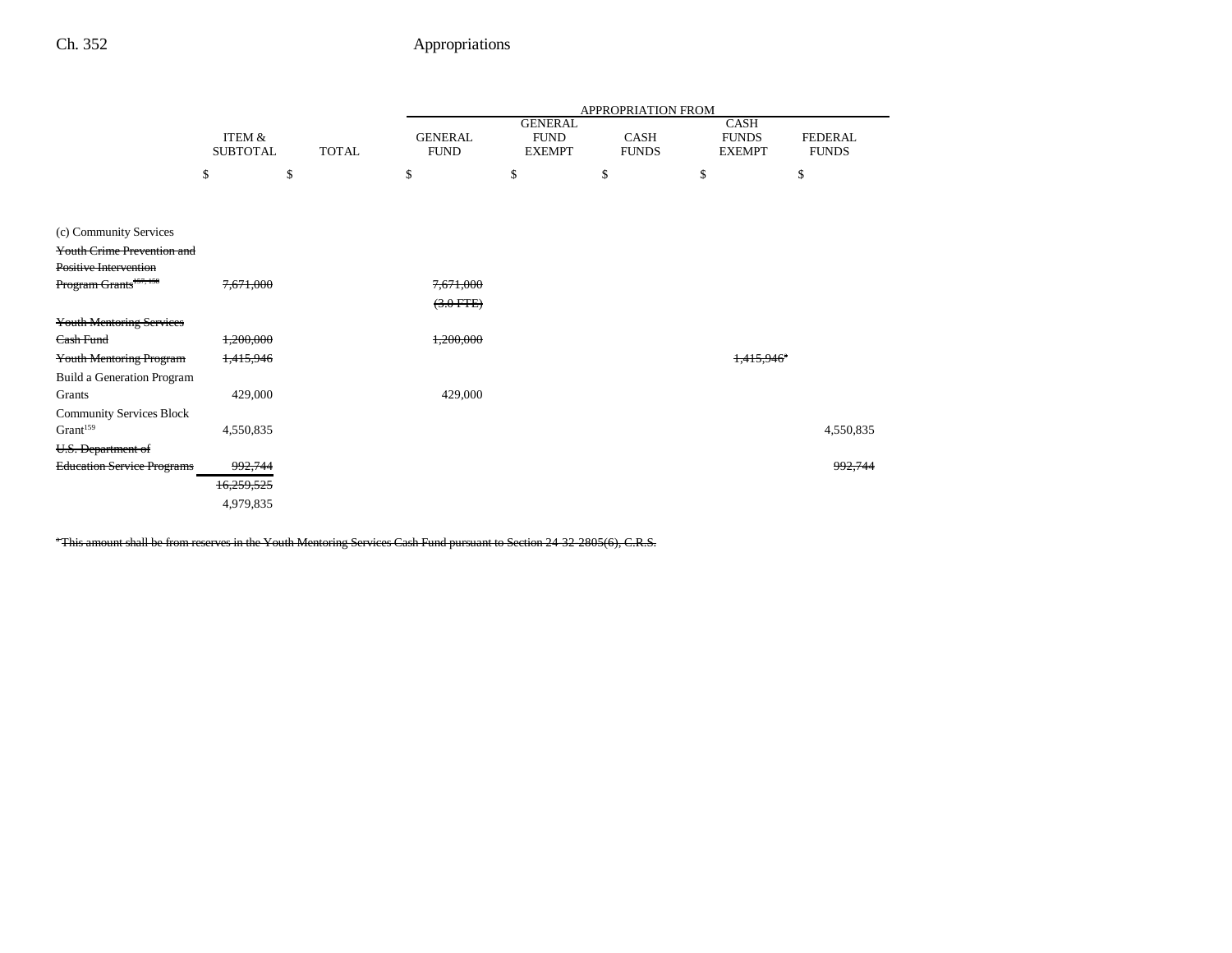| (d) Waste Tire Fund                |           |                          |                      |
|------------------------------------|-----------|--------------------------|----------------------|
| Waste Tire Recycling,              |           |                          |                      |
| Reuse and Removal Grants           | 1.750.000 | $1.400.000$ <sup>a</sup> | 350,000 <sup>b</sup> |
| Colorado Housing and               |           |                          |                      |
| <b>Finance Authority Recycling</b> |           |                          |                      |
| Loans                              | 1,650,000 | $1,400,000$ <sup>a</sup> | 250,000 <sup>b</sup> |
|                                    | 3,400,000 |                          |                      |

<sup>a</sup> These amounts shall be from the Waste Tire Recycling Development Cash Fund pursuant to Section 25-17-202(3), C.R.S.

b These amounts shall be from reserves in the Waste Tire Recycling Development Cash Fund pursuant to Section 25-17-202(3), C.R.S.

|                                 |            | 63,646,420<br>52,368,152 |             |                         |                        |             |
|---------------------------------|------------|--------------------------|-------------|-------------------------|------------------------|-------------|
| (2) Field Services              |            |                          |             |                         |                        |             |
| Program Costs                   | 1,824,303  |                          | 842, 112    |                         | $510,805(T)^{a}$       | 471,386     |
|                                 | 1,857,242  |                          | 844,146     |                         | $541,461(T)^a$         | 471,635     |
|                                 |            |                          | $(9.0$ FTE) |                         | $(7.0$ FTE)            | $(8.0$ FTE) |
|                                 |            |                          |             |                         | $(7.4$ FTE)            |             |
| <b>Community Development</b>    |            |                          |             |                         |                        |             |
| Block Grant (Business and       |            |                          |             |                         |                        |             |
| Infrastructure Development)     | 7,089,994  |                          |             |                         |                        | 7,089,994   |
| <b>Local Government Mineral</b> |            |                          |             |                         |                        |             |
| and Energy Impact Grants        |            |                          |             |                         |                        |             |
| and Disbursements               | 32,600,000 |                          |             | 10,296,000 <sup>b</sup> | $22,304,000^{\circ}$   |             |
| <b>Local Government Limited</b> |            |                          |             |                         |                        |             |
| <b>Gaming Impact Grants</b>     | 4,350,000  |                          |             |                         | 4,350,000 <sup>d</sup> |             |
|                                 |            |                          |             |                         |                        |             |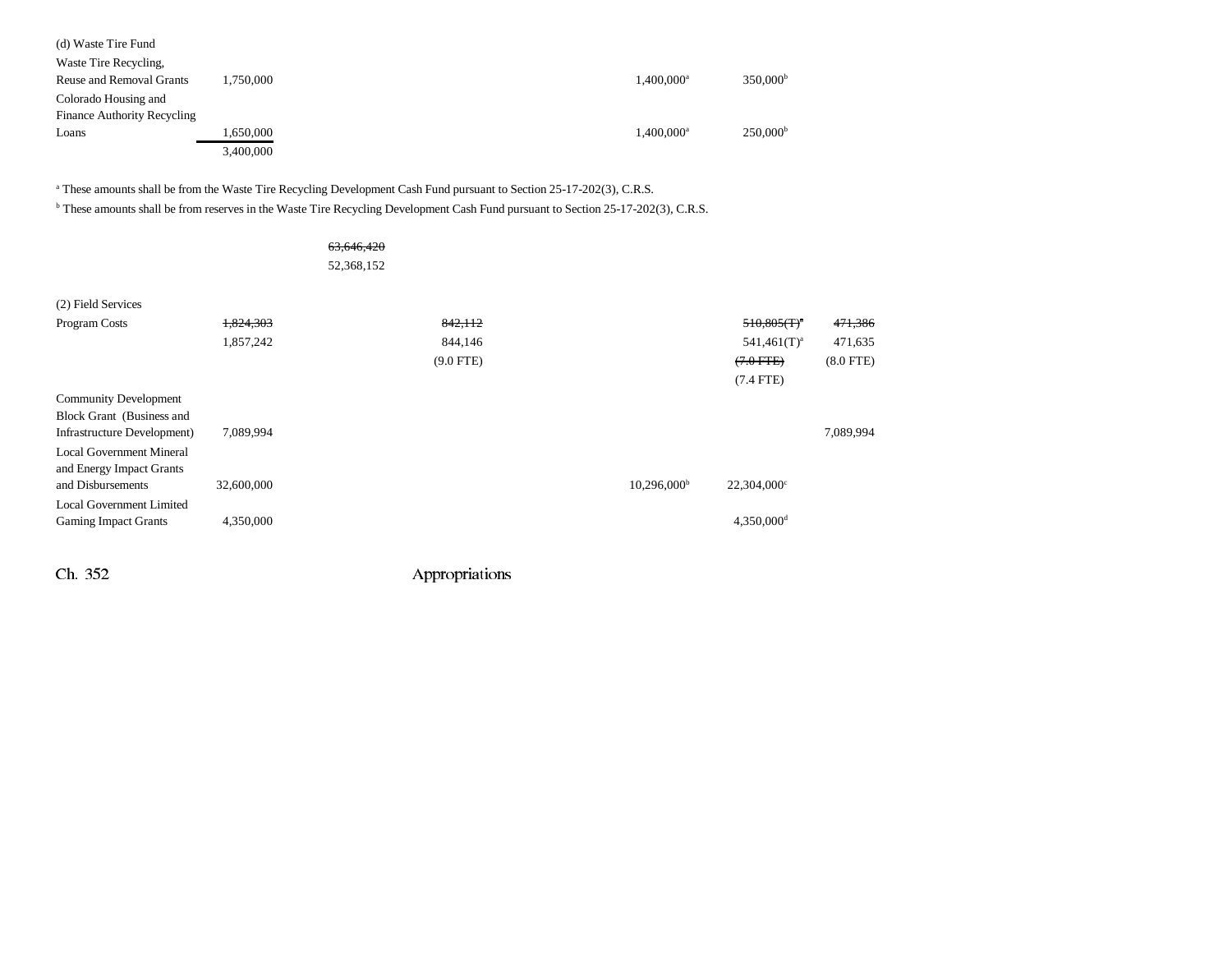|                                 |                           |              | <b>APPROPRIATION FROM</b>     |                                                |                             |                                              |                                |  |  |
|---------------------------------|---------------------------|--------------|-------------------------------|------------------------------------------------|-----------------------------|----------------------------------------------|--------------------------------|--|--|
|                                 | ITEM &<br><b>SUBTOTAL</b> | <b>TOTAL</b> | <b>GENERAL</b><br><b>FUND</b> | <b>GENERAL</b><br><b>FUND</b><br><b>EXEMPT</b> | <b>CASH</b><br><b>FUNDS</b> | <b>CASH</b><br><b>FUNDS</b><br><b>EXEMPT</b> | <b>FEDERAL</b><br><b>FUNDS</b> |  |  |
|                                 | \$                        | \$           | \$                            | \$                                             | S                           | \$                                           | \$                             |  |  |
| Search and Rescue Program       | 480,000                   |              |                               |                                                | 390,000 <sup>e</sup>        | $90,000$ <sup>f</sup>                        |                                |  |  |
| <b>Rural Telecommunications</b> |                           |              |                               |                                                | $(0.3$ FTE $)$              |                                              |                                |  |  |
| Grants                          | 114,400                   | 46,458,697   | 114,400                       |                                                |                             |                                              |                                |  |  |
|                                 |                           | 46,491,636   |                               |                                                |                             |                                              |                                |  |  |

<sup>a</sup> Of this amount, \$304,671 \$304,951 shall be from the Local Government Severance Tax Fund, \$152,335 \$152,475 shall be from the Local Government Mineral Impact Fund, and \$53,799 \$53,874 shall be from Limited Gaming Funds appropriated to the Department of Revenue. REVENUE, AND \$30,161 SHALL BE FROM FUNDS TRANSFERRED FROM THE ECONOMIC DEVELOPMENT COMMISSION IN THE GOVERNOR'S OFFICE. The Severance Tax and Mineral Impact amounts are transferred from the Local Government Mineral and Energy Impact Grants and Disbursements line item.

<sup>b</sup> This amount shall be from the Local Government Severance Tax Fund pursuant to Section 39-29-110, C.R.S.

c Of this amount, \$8,000,000 shall be from reserves in the Local Government Severance Tax Fund and \$14,304,000 shall be from the Local Government Mineral Impact Fund, pursuant to Section 34-63-102, C.R.S., which is comprised of federal mineral leasing revenues and the existing fund balance.

<sup>d</sup> This amount shall be from the fund balance in the Local Government Limited Gaming Impact Fund, which consists of funds transferred from the Limited Gaming Fund in the Department of Revenue in the prior fiscal year, pursuant to Sections 12-47.1-701 and 12-47.1-1601, C.R.S.

e This amount shall be from the Search and Rescue Fund pursuant to Section 33-1-112.5, C.R.S.

f This amount shall be from reserves in the Search and Rescue Fund pursuant to Section 33-1-112.5, C.R.S.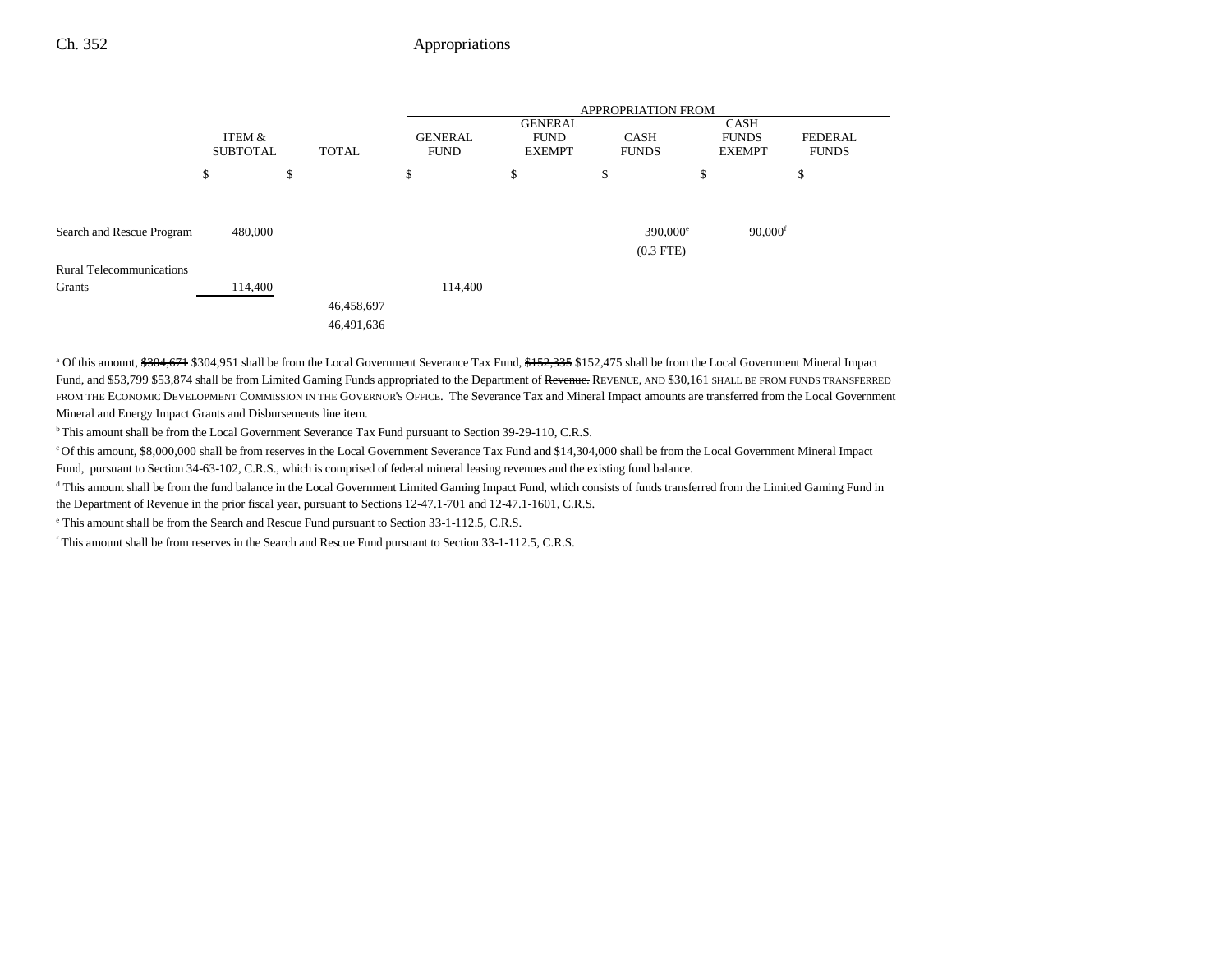| (3) Office of Emergency Management |           |             |                    |                    |              |
|------------------------------------|-----------|-------------|--------------------|--------------------|--------------|
| Program Costs                      | 4.830.279 | 265,525     | 6.000 <sup>a</sup> | 5.000 <sup>b</sup> | 4,553,754    |
|                                    | 4.832.315 | 266.851     |                    |                    | 4.554.464    |
|                                    |           | $(3.5$ FTE) |                    |                    | $(19.5$ FTE) |

<sup>a</sup> This amount shall be from fees paid for local government emergency training programs.

 $\overline{b}$  This amount shall be from fees paid for state college and state agency emergency training programs.

| (4) Division of Local    |         |                  |                           |
|--------------------------|---------|------------------|---------------------------|
| Government Indirect Cost |         |                  |                           |
| Assessments              | 306.652 | $12.965^{\rm a}$ | $293.687(T)$ <sup>b</sup> |

a This amount shall be from the Colorado Water Resources and Power Development Authority pursuant to Section 37-95-107.6, C.R.S.

b Of this amount, \$148,689 shall be from Federal Emergency Management Agency funds transferred from the Office of Emergency Program Costs line item, \$57,576 is shall be from the Community Development Block Grant transferred from the Community Development Block Grant line item, \$34,063 shall be from the Local Government Severance Tax Fund transferred from the Local Government Energy and Mineral Impact Grants and Disbursements line item, \$22,528 shall be from the Community Services Block Grant transferred from the Community Services Block Grant line item,\$18,598 shall be from the Local Government Mineral Impact Fund transferred from the Local Government Energy and Mineral Impact Grants and Disbursements line item, \$6,516 shall be from Limited Gaming Funds appropriated to the Department of Revenue, and \$5,717 shall be from the U.S. Department of Education transferred from the U.S. Department of Education Service Programs line item.

#### **(4) ECONOMIC DEVELOPMENT (A) Local Affairs Programs** (1) Motion Picture and Television ProductionProgram Costs 363,172 363,172  $(4.5$  FTE $)$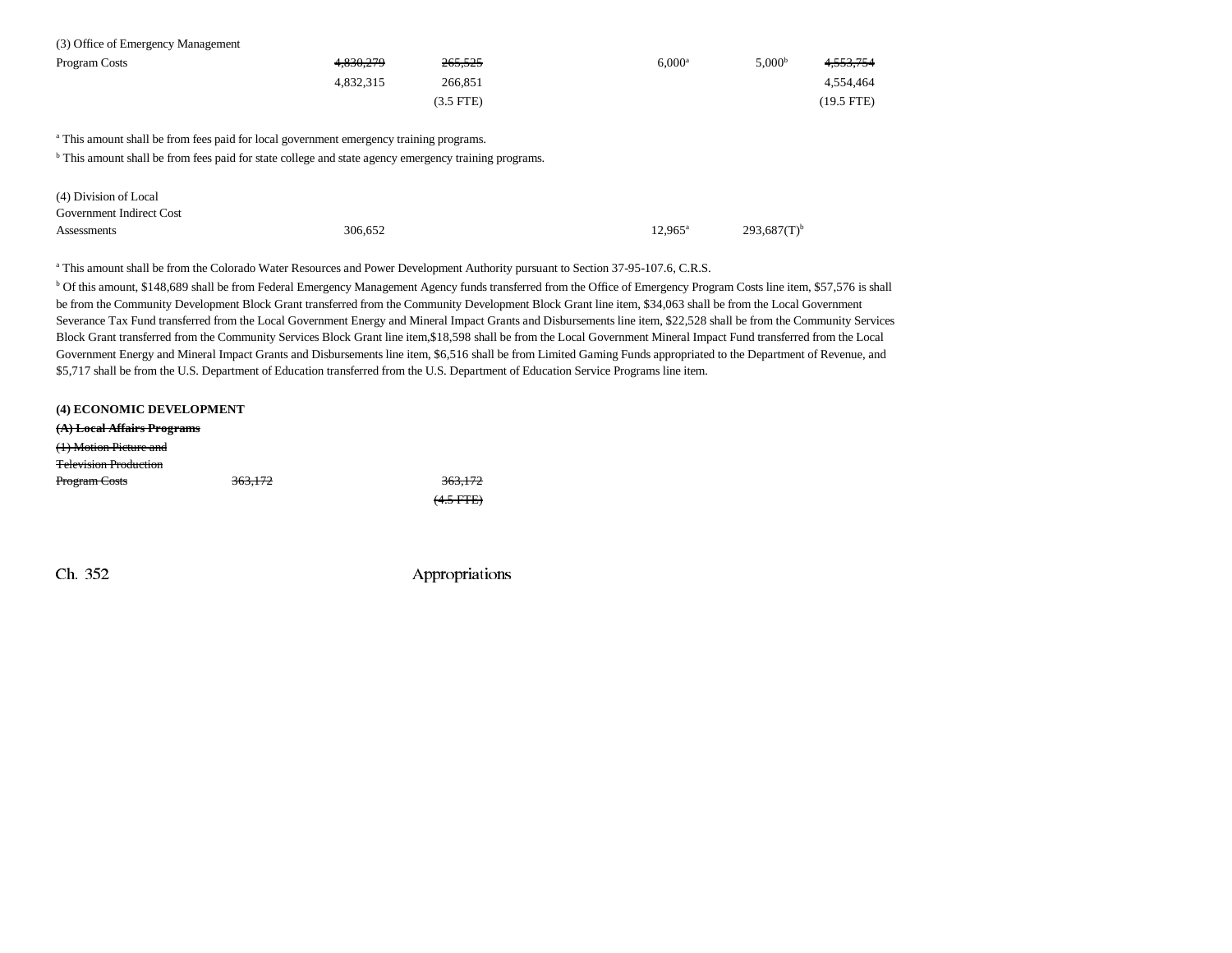|                                                                                                                                                                                                                                                              |                           |              |                               |                                                | <b>APPROPRIATION FROM</b>   |                                              |                                |  |
|--------------------------------------------------------------------------------------------------------------------------------------------------------------------------------------------------------------------------------------------------------------|---------------------------|--------------|-------------------------------|------------------------------------------------|-----------------------------|----------------------------------------------|--------------------------------|--|
|                                                                                                                                                                                                                                                              | ITEM &<br><b>SUBTOTAL</b> | <b>TOTAL</b> | <b>GENERAL</b><br><b>FUND</b> | <b>GENERAL</b><br><b>FUND</b><br><b>EXEMPT</b> | <b>CASH</b><br><b>FUNDS</b> | <b>CASH</b><br><b>FUNDS</b><br><b>EXEMPT</b> | <b>FEDERAL</b><br><b>FUNDS</b> |  |
|                                                                                                                                                                                                                                                              | \$<br>\$                  |              | \$                            | \$                                             | \$                          | \$                                           | \$                             |  |
| (2) Colorado Promotion                                                                                                                                                                                                                                       |                           |              |                               |                                                |                             |                                              |                                |  |
| <b>Colorado Welcome Centers</b>                                                                                                                                                                                                                              | 492,603                   |              | 397,190                       |                                                |                             | $95,413$ <sup>*</sup>                        |                                |  |
|                                                                                                                                                                                                                                                              |                           |              | $(3.3$ FTE $)$                |                                                |                             |                                              |                                |  |
| Other Program Costs <sup>160</sup>                                                                                                                                                                                                                           | 5,650,000                 | 5,600,000    |                               |                                                |                             |                                              | 50,000 <sup>b</sup>            |  |
| <b>Production and Distribution</b>                                                                                                                                                                                                                           |                           |              |                               |                                                |                             |                                              |                                |  |
| of State Highway Maps                                                                                                                                                                                                                                        | 100,000                   |              | 100,000                       |                                                |                             |                                              |                                |  |
|                                                                                                                                                                                                                                                              | 6,242,603                 |              |                               |                                                |                             |                                              |                                |  |
| "This amount shall be from reserves in the Colorado Tourism Promotion Fund pursuant to Section 24 32 1306, C.R.S.<br>*This amount shall be from grants, donations and reserves in the Colorado Tourism Promotion Fund pursuant to Section 24 32 1306, C.R.S. |                           |              |                               |                                                |                             |                                              |                                |  |
| (3) Economic Development Commission                                                                                                                                                                                                                          |                           |              |                               |                                                |                             |                                              |                                |  |
| <b>General Economic</b>                                                                                                                                                                                                                                      |                           |              |                               |                                                |                             |                                              |                                |  |
| Incentives and                                                                                                                                                                                                                                               |                           |              |                               |                                                |                             |                                              |                                |  |
| Marketing <sup>161, 162</sup>                                                                                                                                                                                                                                | 1,184,179                 |              | 1,184,179                     |                                                |                             |                                              |                                |  |
|                                                                                                                                                                                                                                                              |                           |              | $(2.5$ FTE $)$                |                                                |                             |                                              |                                |  |
| Economic Development                                                                                                                                                                                                                                         |                           |              |                               |                                                |                             |                                              |                                |  |
| <b>Administration Grant</b>                                                                                                                                                                                                                                  |                           |              |                               |                                                |                             |                                              |                                |  |
| Program                                                                                                                                                                                                                                                      | 2,500                     |              |                               |                                                |                             |                                              | 2,500                          |  |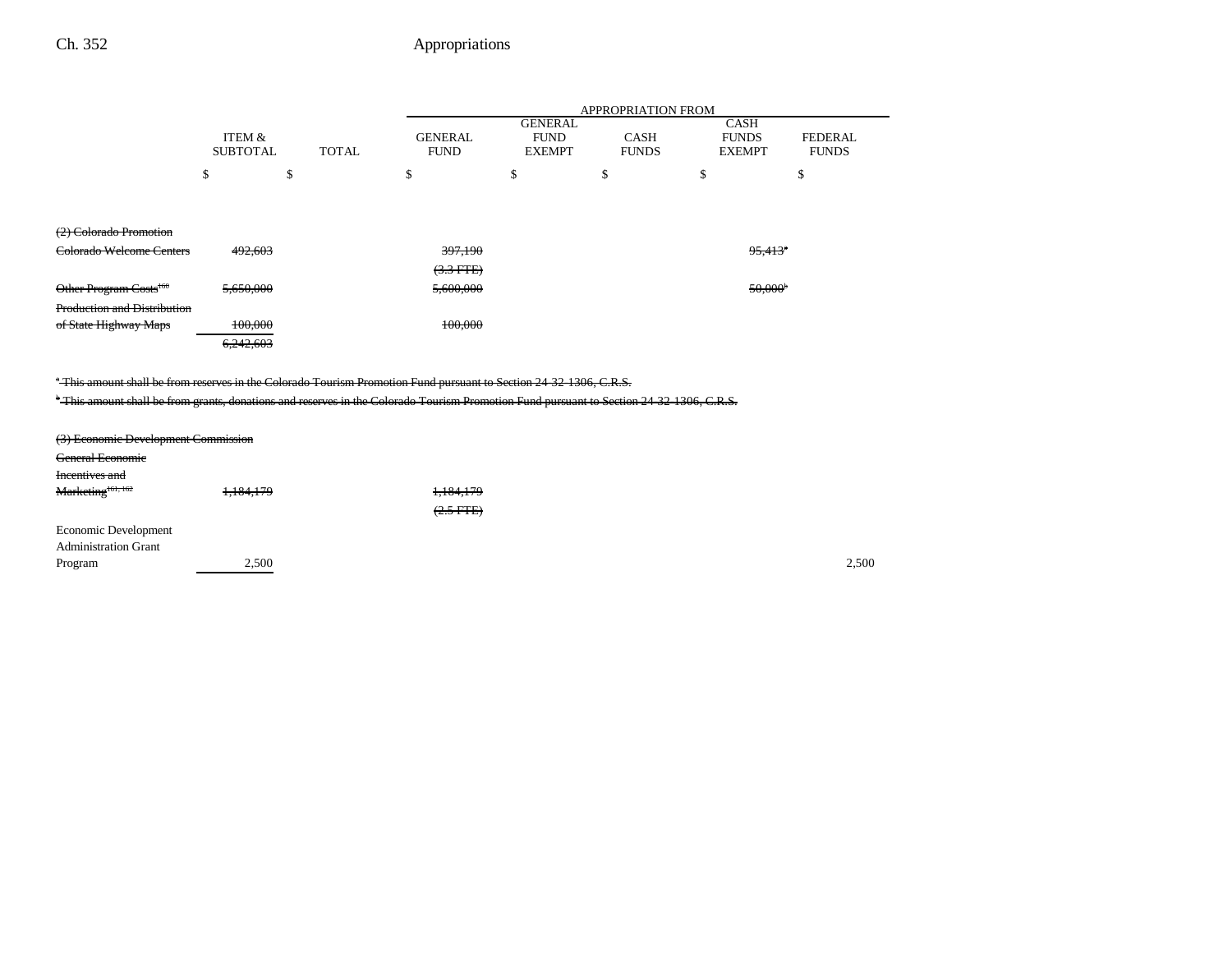# 1,186,679

2,500

| (B) Department of Higher Education Programs<br>Colorado First Customized<br>Job Training<br><b>Existing Industry Training</b> | 3,133,400<br>1,125,220<br>4,258,620 |                     | 3,133,400<br>1,125,220 |              |                           |              |
|-------------------------------------------------------------------------------------------------------------------------------|-------------------------------------|---------------------|------------------------|--------------|---------------------------|--------------|
|                                                                                                                               |                                     | 12,051,074<br>2,500 |                        |              |                           |              |
| <b>TOTALS PART XII</b><br>(LOCAL AFFAIRS) <sup>5,6</sup>                                                                      |                                     | \$156,152,184       | \$32,475,941           | \$13,867,453 | \$72,415,875"             | \$37,392,915 |
|                                                                                                                               |                                     | \$132,870,634       | \$11,716,086           |              | \$70,885,172 <sup>a</sup> | \$36,401,923 |

<sup>a</sup> Of this amount,  $\frac{$1,256,247}{$1,286,903}$  contains a (T) notation.

**FOOTNOTES** -- The following statements are referenced to the numbered footnotes throughout section 2.

5 (Governor lined through this provision. See L. 2000, p. 2752.)

6 All Departments, Totals -- The General Assembly requests that copies of all reports requested in other footnotes contained in this act be delivered to the Joint Budget Committee and the majority and minority leadership in each house of the General Assembly. Each principal department of the state shall produce its rules in an electronic format that is suitable for public access through electronic means. Such rules in such format shall be submitted to the Office of Legislative Legal Services for publishing on the Internet. It is the intent of the General Assembly that this be done within existing resources.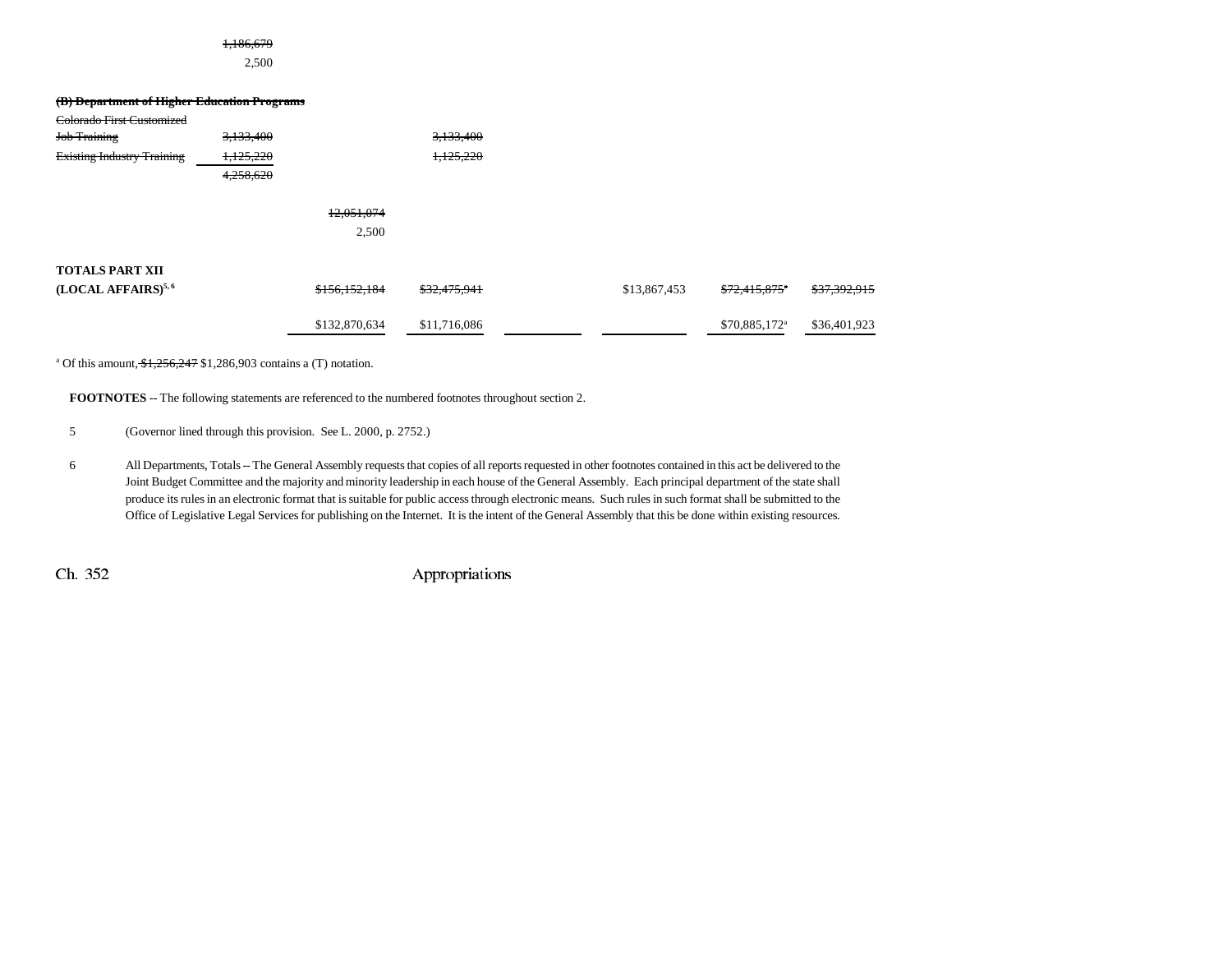|                 |              | APPROPRIATION FROM |               |              |               |              |  |  |
|-----------------|--------------|--------------------|---------------|--------------|---------------|--------------|--|--|
|                 |              |                    | GENERAL       |              | CASH          |              |  |  |
| ITEM &          |              | GENERAL            | <b>FUND</b>   | CASH         | <b>FUNDS</b>  | FEDERAL      |  |  |
| <b>SUBTOTAL</b> | <b>TOTAL</b> | <b>FUND</b>        | <b>EXEMPT</b> | <b>FUNDS</b> | <b>EXEMPT</b> | <b>FUNDS</b> |  |  |
|                 |              |                    |               |              |               |              |  |  |

- 154 Department of Local Affairs, Executive Director's Office, Moffat Tunnel Improvement District The Department of Local Affairs is requested to provide a report to the Joint Budget Committee, by November 1, 2000, detailing the Department's activities, expenses and revenues in FY 1998-99, FY 1999-00, and FY 2000-01 related to the administration of the Moffat Tunnel Improvement District. The report should identify work undertaken or contracted by the Department, including legal, title search, and surveying services, and the reasons for the work, including, but not limited to, the sale of assets.
- 155 Department of Local Affairs, Community Development, Division of Housing, Affordable Housing Development, Colorado Affordable Housing Construction Grants and Loans -- The Division of Housing is requested to provide a report to the Joint Budget Committee, by November 1, 2000, on its efforts to eliminate regulatory barriers to the construction of affordable housing. The report should include a review of the types and prevalence of local regulatory barriers to affordable housing, a review of the steps the Division of Housing is taking to reduce these barriers, and a report on the effectiveness of the Division's efforts.
- 156 Department of Local Affairs, Community Development, Division of Housing, Affordable Housing Development, Colorado Affordable Housing Construction Grants and Loans -- The Division of Housing is requested to provide a report to the Joint Budget Committee by November 1, 2000, on the impact of its programs to address the lack of affordable housing for renters and home buyers. This report should include a review of housing needs in the state, a review of state, federal, and local programs for addressing affordable housing needs, data on the impact of these programs, and an analysis of the impact of current state affordable housing policies and targeting criteria with any proposed modifications.
- 157 Department of Local Affairs, Community Development, Division of Local Government, Local Government and Community Services, Community Services, Youth Crime Prevention and Positive Intervention Program Grants -- The Department is requested to submit a report to the Joint Budget Committee on the Youth Crime Prevention and Positive Intervention Program by November 1, 2000. This report should include the following information for FY 1998-99: (1) number of applicant organizations and number of organizations receiving funding; (2) names of all applicants and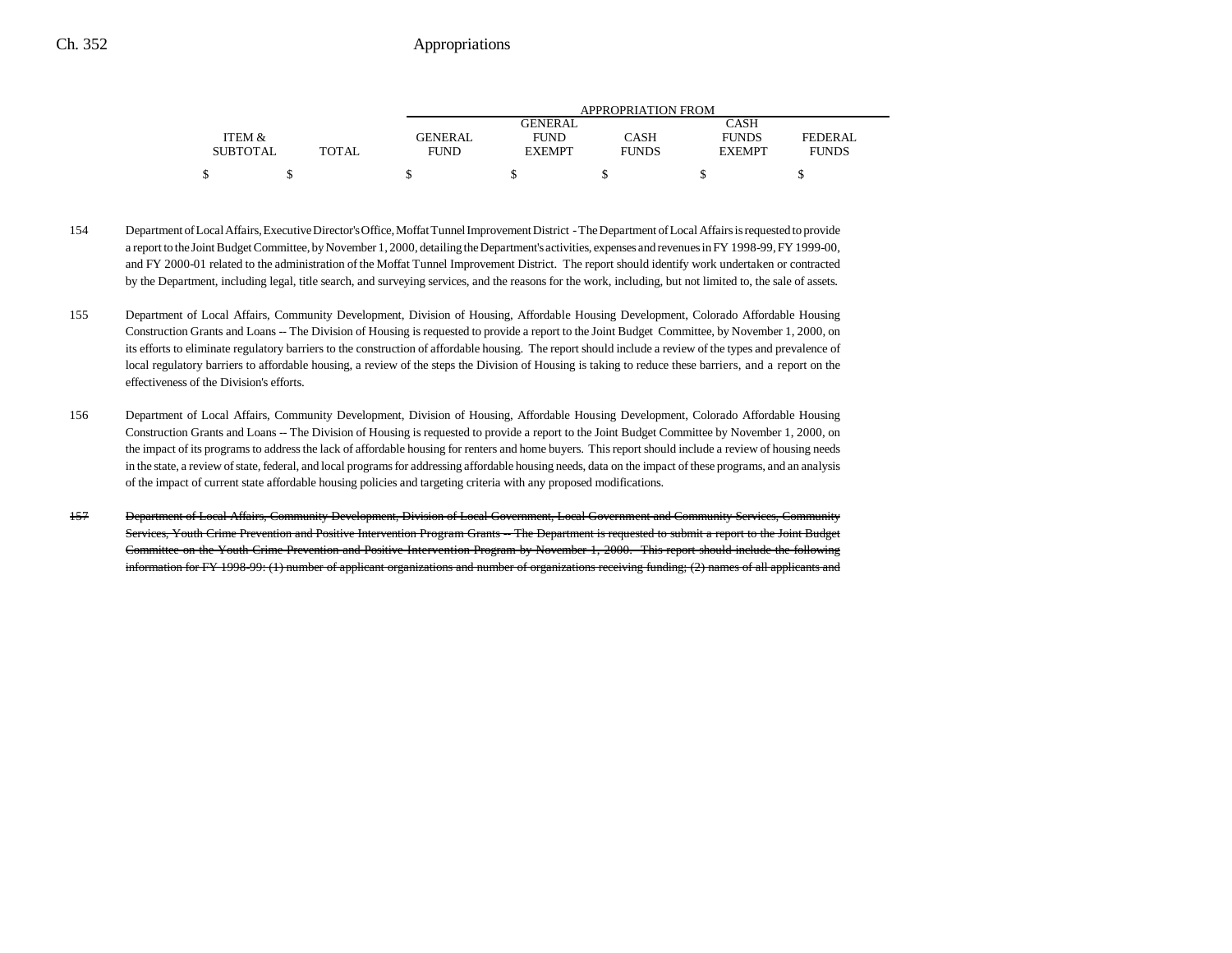amount applied for by each; (3) numbers of persons served each year; (4) characteristics of programs funded (e.g. program goals, characteristics of persons targeted, types of services provided, geographic locations of programs funded); (5) amount of grantee funding received from other sources administered by the State and from other non-State sources per dollar of Youth Crime Prevention and Positive Intervention funding; and (6) general evaluation of program strengths and weaknesses and any recommendations for statutory changes.

- 158 Department of Local Affairs, Community Development, Division of Local Government, Local Government and Community Services, Community Services, Youth Crime Prevention and Positive Intervention Program Grants -- It is the intent of the General Assembly that the Youth Crime Positive Prevention and Positive Intervention Board require grant recipients to provide adequate measurements to permit a longitudinal evaluation of the effectiveness of the grant funded programs. Additionally, it is the intent of the General Assembly that the Youth Crime Prevention and Positive Intervention Board use up to one percent of the total FY 2000-01 Long Bill appropriation to continue the longitudinal evaluation of program effectiveness. This study should be contracted through the state's university system. A report on the results of this evaluation is requested to be provided to the Joint Budget Committee by November 1, 2000.
- 159(Governor lined through this provision. See L. 2000, p. 2758.)
- 160 Department of Local Affairs, Economic Development, Local Affairs Programs, Colorado Promotion, Other Program Costs -- It is the intent of the General Assembly that a portion of General Fund dollars in this line item may be used to contract with the Colorado Travel and Tourism Authority for Colorado promotional and marketing activities, including responding to calls generated by the 1-800 Colorado phone number, responding to written requests for information, and coordinating Colorado promotion campaigns.
- 161 Department of Local Affairs, Economic Development, Local Affairs Programs, Economic Development Commission, General Economic Incentives and Marketing -- It is the intent of the General Assembly that the Economic Development Commission emphasize funding for rural economic development.
- 162 Department of Local Affairs, Economic Development, Local Affairs Programs, Economic Development Commission, General Economic Incentives and Marketing -- It is the intent of the General Assembly that the commission give priority consideration to funding to projects for coping with defense industry retention and conversion efforts and other related economic developments. The Commission is requested to provide a report on the economic impacts of the defense industry in Colorado. Such report shall include the following information: 1) defense industry impacts since the issuance of Executive Order B 011 93; 2) existing defense-related economic issues; 3) the need for priority consideration of the defense industry for economic development funding; and 4) recommendations on addressing defense industry economic issues in Colorado. Such report shall also address the relevance

 $\chi$  Ch. 352 Appropriations